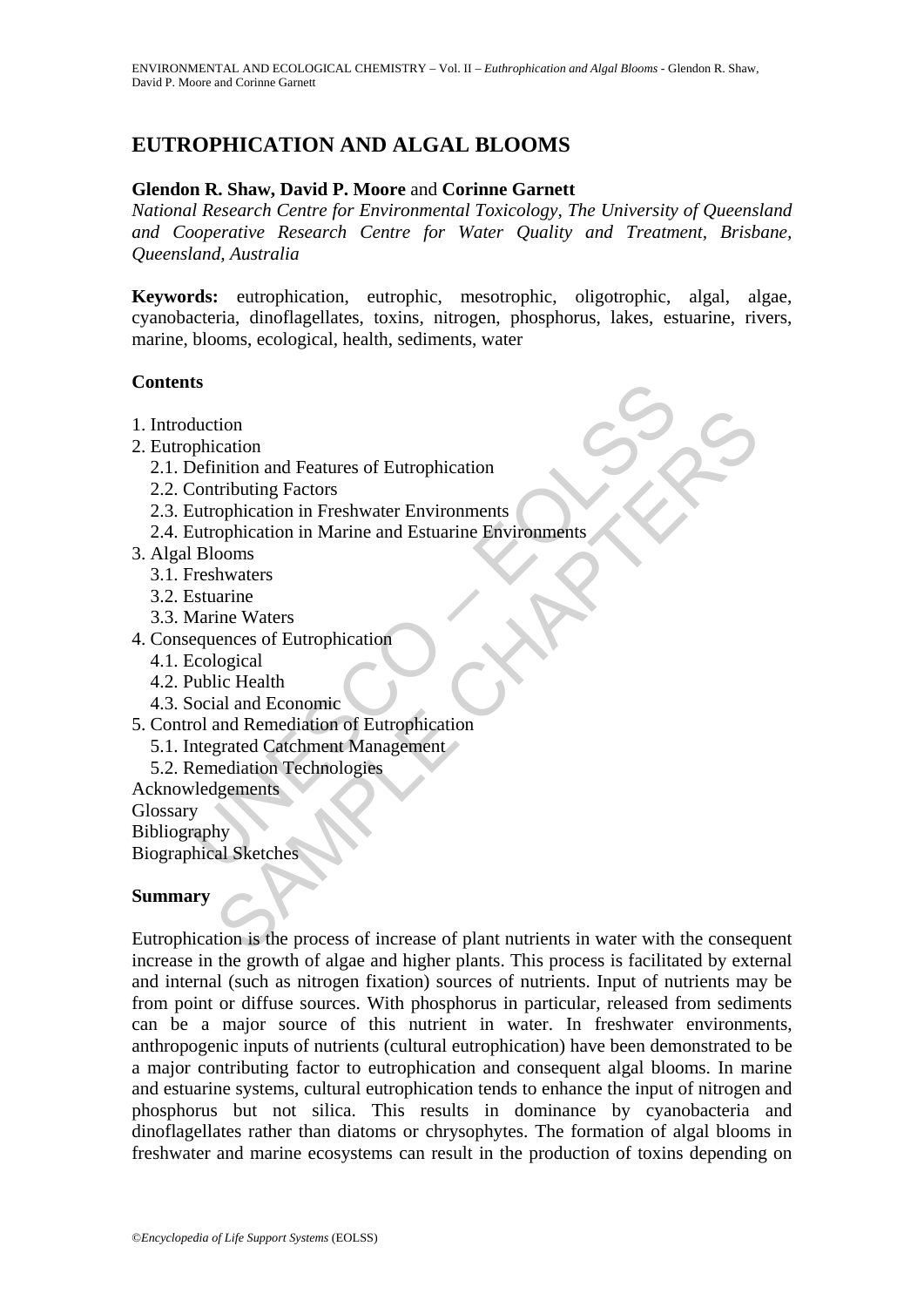the species of algae present. A number of toxins can be produced that have ecological and human health impacts. Freshwater cyanobacteria produce hepatotoxins that can be present in drinking water. These include the microcystins, nodularin and cylindrospermopsin. The neurotoxins, anatoxin-a and the saxitoxins, may also be produced by freshwater cyanobacterial species. Marine dinoflagellates can produce various toxins including paralytic shellfish toxins, diarrheic shellfish toxins, amnesic shellfish toxins and ciguatoxins. In addition to toxin producing algae, a number of freshwater and marine species can be regarded as nuisance algae. These cause problems in water treatment and deleteriously affect the aesthetics of marine waters. A number of strategies can be employed to control or remediate eutrophication and algal blooms. Integrated catchment management is now commonly being applied to reduce nutrient input into aquatic ecosystems both freshwater and marine, while in-water control measures tend to be applied to freshwater reservoirs and include such techniques as destratification and reducing the bioavailability of nutrients especially phosphorus.

# **1. Introduction**

no aquate cosystems boun riesuwater and marine, wime im<br>sess tend to be applied to freshwater reservoirs and include such<br>fication and reducing the bioavailability of nutrients especially phe<br>duction<br>incation, in the stric tion and reducing the bioavailability of nutrients especially phosphorus.<br>
tion and reducing the bioavailability of nutrients especially phosphorus.<br>
etion<br>
tion, in the strict sense is a phenomenon that has been occurrin Eutrophication, in the strict sense is a phenomenon that has been occurring for millennia. It is the process of addition of nutrients to water bodies, including lakes, rivers, estuaries and oceans resulting in changes to the primary production and species composition of the community. This natural eutrophication process occurs over extended periods of time that are typically geological time scales. Since the industrial revolution however, eutrophication of many water bodies has escalated as a result of anthropogenic nutrient input. This is termed cultural eutrophication and in many parts of the world has resulted in a number of deleterious effects to ecosystems. In addition, cultural eutrophication has produced adverse effects on human society resulting in loss of recreation potential, reduced seafood production, drinking water problems, and the presence of phytoplankton toxins in drinking water and seafood. Many of the problems of eutrophication arise as a direct result of the production of algal blooms that can be toxic or cause serious changes in the ecology of water bodies. This chapter discusses the physical and chemical factors responsible for eutrophication, the resultant biological consequences and the impacts on human society.

Generally, the classification of water bodies according to their trophic status varies. It has been shown that algal blooms for instance occur with different nutrient levels depending on location. For instance, in Australia, total phosphorus (TP) can range from below 10 μg L<sup>-1</sup> to above 1000 μg L<sup>-1</sup> and total nitrogen (TN) can vary from 100 μg L<sup>-1</sup> to levels in excess of  $10\,000$   $\mu$ g L<sup>-1</sup>. Algal blooms of considerable magnitude can occur at the lower concentration ranges, whereas in European water bodies, algal blooms tend to occur at higher nutrient levels.

Eutrophication and its consequent effects on algal blooms have been a problem for a long time. It is possible that the following passage from the Bible actually refers to a phytoplankton bloom:

*…and all the waters that were in the river were turned to blood and the fish that was in the river died; and the river stank, and the Egyptians could not drink of the water in the river.* (Exodus 7:20-21.)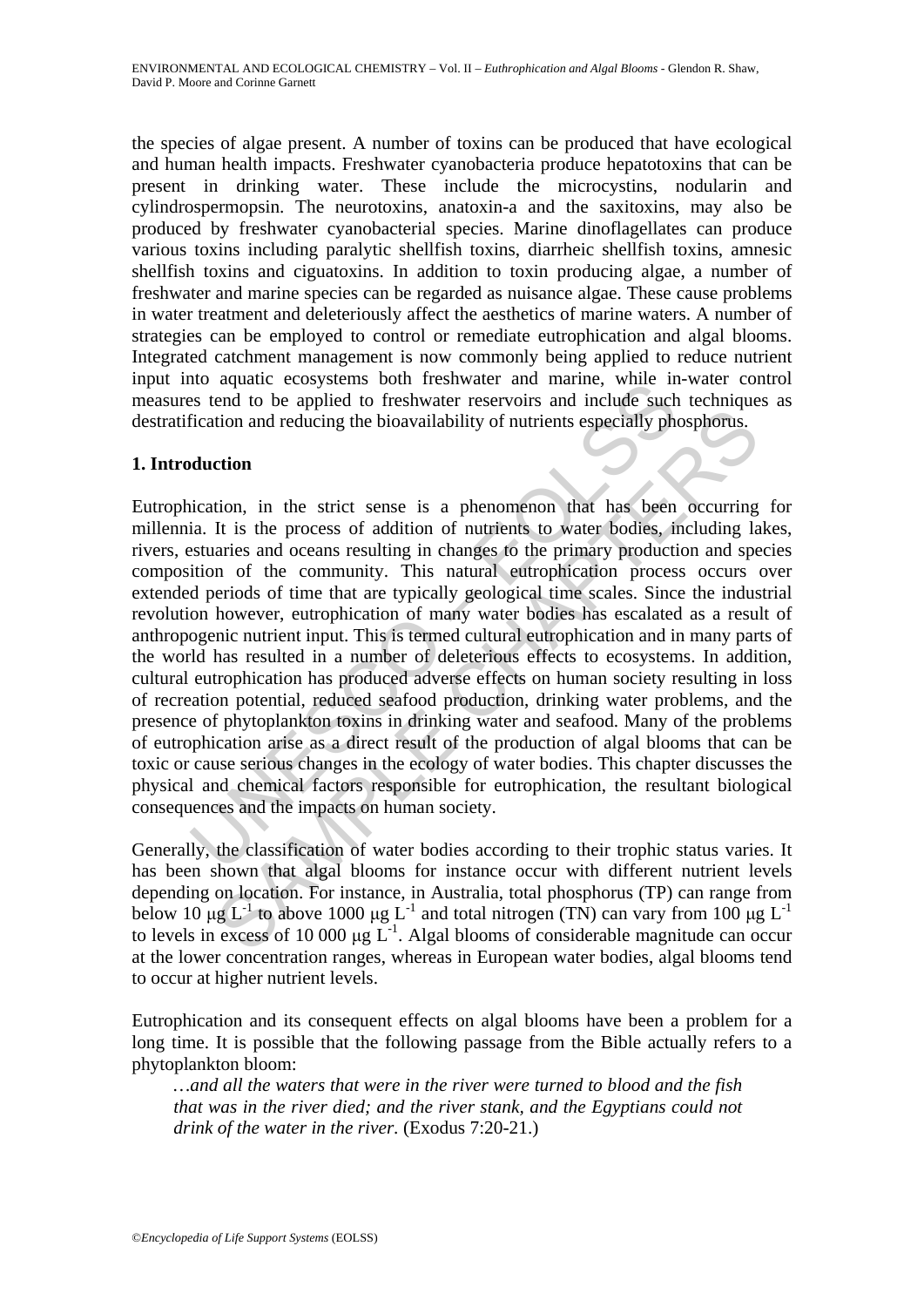In a recent report, it was identified that 54 percent of Asia-Pacific, 53 percent of European, 28 percent of African, 48 percent of North American and 41 percent of South American lakes are eutrophic.

## **2. Eutrophication**

### **2.1. Definition and Features of Eutrophication**

Eutrophication is a process, both natural and anthropogenic of origin, which causes an increase in the supply of plant nutrients to natural waters and results in the growth of nuisance algae and higher aquatic plants. The term eutrophication has been defined in various ways, ranging from "the natural aging of a water body to a eutrophic state, which occurs over very long (geological) time", to "the rapid rise in trophic status of a water body as a result of industrialization", which is sometimes termed "cultural eutrophication". Figure 1 represents the eutrophication process and defines the terminology of the trophic status of the water body. The water body starts from a nutritionally poor status (oligotrophic), through a mesotrophic state with addition of nutrients, to a final state (eutrophic) where water quality declines and nutrient build-up is observed in both water and sediments.



Figure 1: The eutrophication process – progression from oligotrophic to eutrophic. Adapted from Henderson-Sellers B. and Markland H.R. (1987). *Decaying Lakes. The Origins and Control of Cultural Eutrophication*, p. 2, Chichester, New York, Brisbane, Toronto, Singapore: John Wiley and Sons.

Eutrophication is induced by nutrient contributions, which arise from both external and internal inputs. The latter includes contributions from nitrogen fixation, releases from sediments, recycling from heterotrophs, and the release of soluble nutrients from the mineralization of organic matter. The two major elements controlling algal growth in temperate waters are phosphorus and nitrogen in the form of ortho-phosphate, and nitrate or ammonium salts respectively. The increased availability of these nutrients can disrupt the aquatic biological equilibrium to favour the enhanced growth of aquatic plant life. However, a process known as de-eutrophication or oligotrophication can reverse the equilibrium shift by reducing nutrient inputs. In some systems oligotrophication may be achieved through the physical removal of aquatic macrophytes that utilize nutrients. However, this is not a suitable mechanism for eutrophication control of planktonic algae which continue cycling nutrients in the system.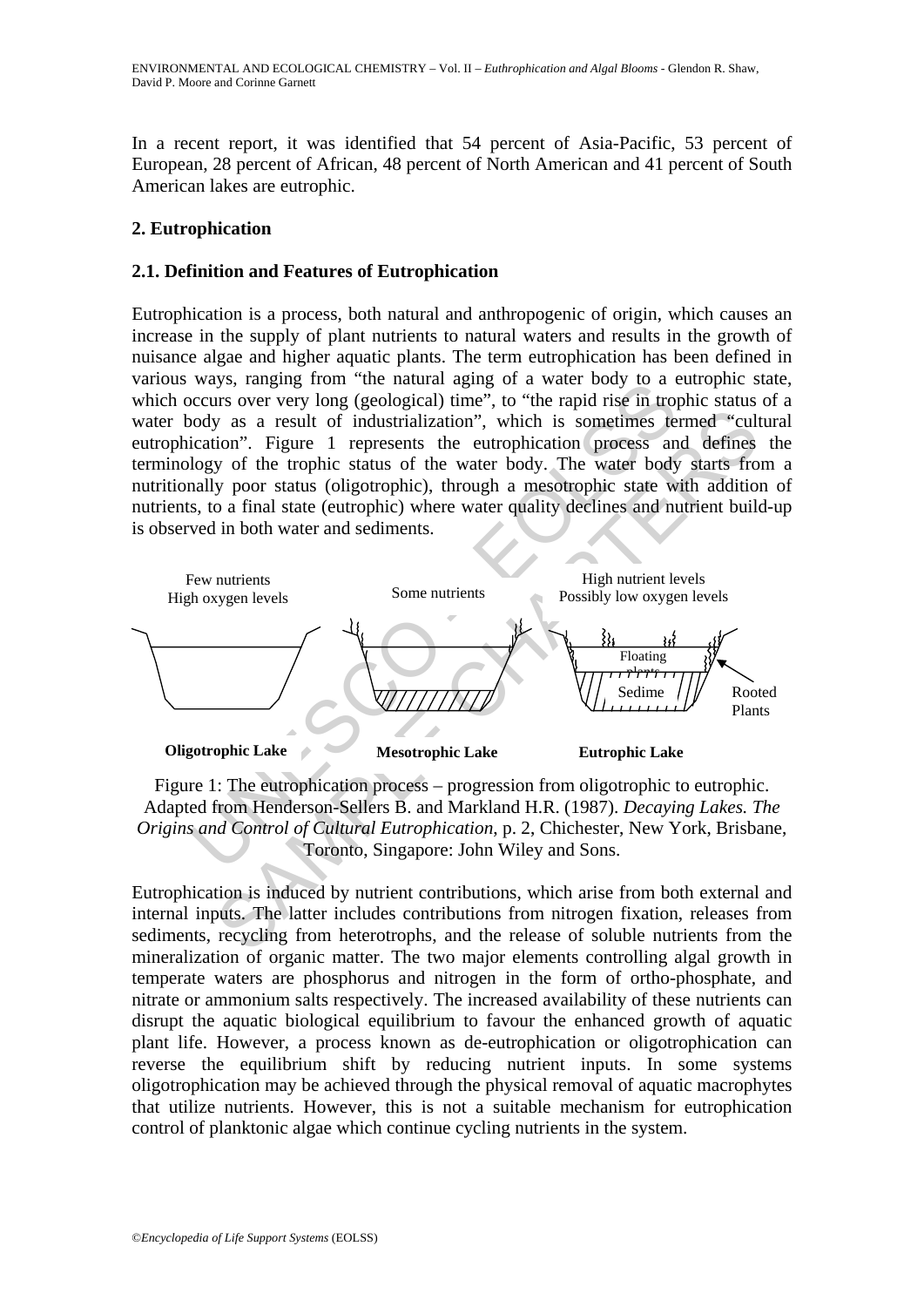Eutrophic water bodies are characterized by a number of different conditions. These include:

- Decreasing dissolved oxygen concentrations in deeper waters;
- Increasing nutrient concentrations in the water;
- Increasing organic suspended solids;
- Decreasing light penetration;
- Increasing phosphorus concentrations in the sediments; and
- Progression from an algal population that is predominately diatom-based to one that is predominately cyanobacteria.

A comparison of the physical and biological characteristics of oligotrophic and eutrophic systems is presented in Table 1.

| Oligotrophic<br>High<br>Low | Eutrophic<br>Low<br>High                                                           |
|-----------------------------|------------------------------------------------------------------------------------|
|                             |                                                                                    |
|                             |                                                                                    |
|                             |                                                                                    |
|                             |                                                                                    |
| Low                         | High                                                                               |
| Deep                        | Shallow                                                                            |
|                             |                                                                                    |
| Low                         | High                                                                               |
| High                        | Low                                                                                |
| Low                         | High                                                                               |
| High                        | Low to                                                                             |
|                             | monoculture                                                                        |
| Rare                        | Common                                                                             |
| Diatoms/Green               | Cyanobacteria                                                                      |
| Algae                       |                                                                                    |
|                             | ble 1: Characteristics of eutrophic water bodies compared with oligotrophic system |

Table 1: Characteristics of eutrophic water bodies compared with oligotrophic systems

Algae and aquatic macrophytes which may bloom as a result of eutrophication, oxygenate the water during the assimilation of available nutrients. However these oxygen supplies are consumed as the algal blooms senesce or macrophytes die. The large quantities of dying algal and macrophyte material are oxidized by aerobic bacteria, which deplete the oxygen in the water and can cause the death of fish and other aquatic organisms. The consumption of oxygen during the decomposition phase is referred to as biochemical oxygen demand (BOD) (see *Biochemical Oxygen Demand*). The establishment of anaerobic bacteria in bottom layers produces gases such as hydrogen sulfide and methane which reduce the water quality.

As well as nutrient contributions, the input of contaminants into eutrophic water bodies can also have a detrimental effect on the natural processes operating within. For instance herbicides and other pollutants can inhibit self-purification processes involving aquatic macrophytes. There are suggestions of differential susceptibility of micro-algae and aquatic macrophytes to anthropogenic pollutants and there is some evidence that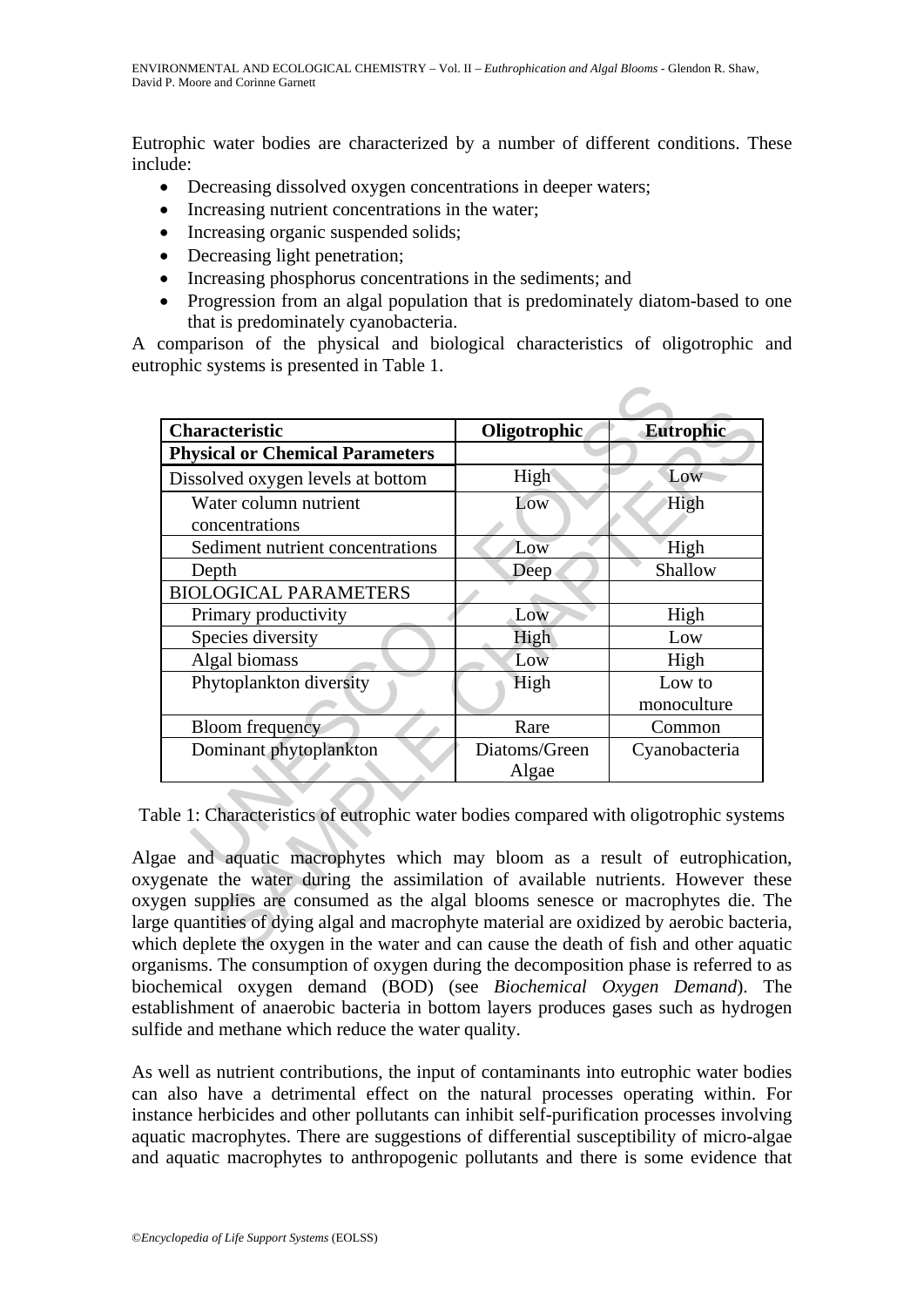toxic cyanobacteria may be more resistant to some herbicides than macrophytes. If this is the case, then the enhancement of toxic cyanobacterial blooms may be initiated by the impact of herbicides on aquatic systems.

# **2.2. Contributing Factors**

Eutrophic environments can exist naturally, but in most cases result from major anthropogenic changes including catchment disturbance and nutrients entering waterways via overland runoff, stormwater and sewage works. In many parts of the world, as the population increases, water usage rises and agricultural practices intensify eutrophication of surface waters can be expected to increase. For example, in recent times Australia has identified eutrophication as a major water quality problem that can promote excessive algal growth and seriously degrade the quality of waterways. Due to the much lower population density in Australia, nutrient contributions from anthropogenic sources are lower than in many European countries. The concentrations of nutrients in Australian waters can however, still result in eutrophication.

| unies Australia nas identified eutrophication as a major water quality problem that can<br>promote excessive algal growth and seriously degrade the quality of waterways. Due to<br>the much lower population density in Australia, nutrient contributions from<br>anthropogenic sources are lower than in many European countries. The concentrations<br>of nutrients in Australian waters can however, still result in eutrophication.<br>Nutrients enter waterways both from point source discharges and from diffuse sources<br>(see Table 2). Furthermore, water bodies often hold significant internal reserves of<br>nutrients that can be released under certain conditions. |                                                                                                                                                   |                                                                                                                                                                                                                              |  |
|--------------------------------------------------------------------------------------------------------------------------------------------------------------------------------------------------------------------------------------------------------------------------------------------------------------------------------------------------------------------------------------------------------------------------------------------------------------------------------------------------------------------------------------------------------------------------------------------------------------------------------------------------------------------------------------|---------------------------------------------------------------------------------------------------------------------------------------------------|------------------------------------------------------------------------------------------------------------------------------------------------------------------------------------------------------------------------------|--|
| <b>Point Sources</b>                                                                                                                                                                                                                                                                                                                                                                                                                                                                                                                                                                                                                                                                 | <b>Diffuse Sources</b>                                                                                                                            | <b>In-stream sources</b>                                                                                                                                                                                                     |  |
| • Sewage treatment plants<br>Piggeries<br>Feedlots<br><b>Dairies</b><br>Industrial effluents<br>Irrigation drains                                                                                                                                                                                                                                                                                                                                                                                                                                                                                                                                                                    | Storm runoff from rural land<br>$\bullet$<br>• Urban runoff<br>Groundwater discharge<br>$\bullet$<br>Atmospheric fall-out<br>$\bullet$<br>Grazing | • Release of nutrients<br>from bottom<br>sediments<br>bank<br>• Stream<br>collapses<br>The seasonal<br>mixing with<br>surface waters, of<br>phosphorus-<br>enriched water<br>from deeper layers<br>in lakes or<br>reservoirs |  |
| Table 2: Examples of point, diffuse and in-stream sources of nutrients                                                                                                                                                                                                                                                                                                                                                                                                                                                                                                                                                                                                               |                                                                                                                                                   |                                                                                                                                                                                                                              |  |

Rivers, lakes and reservoirs are fed by waters which have traveled over or percolated through rocks, surface soils, sub-soils and organic matter. These waters carry with them nutrients and other chemicals dissolved from the rocks etc., with which they come into contact. Consequentially, water quality in the natural environment varies with locality and time. Nutrient contributions include many macronutrients and micronutrients. For phytoplankton to survive it has been shown that they require approximately 16 chemical elements and can utilize these in a variety of forms. Two major macronutrients linked to eutrophic conditions are phosphorus and nitrogen. The most bioavailable forms of these elements are orthophosphate ( $PO_4^{3}$ ), ammonium ( $NH_4^+$ ) and nitrate ( $NO_3^-$ ).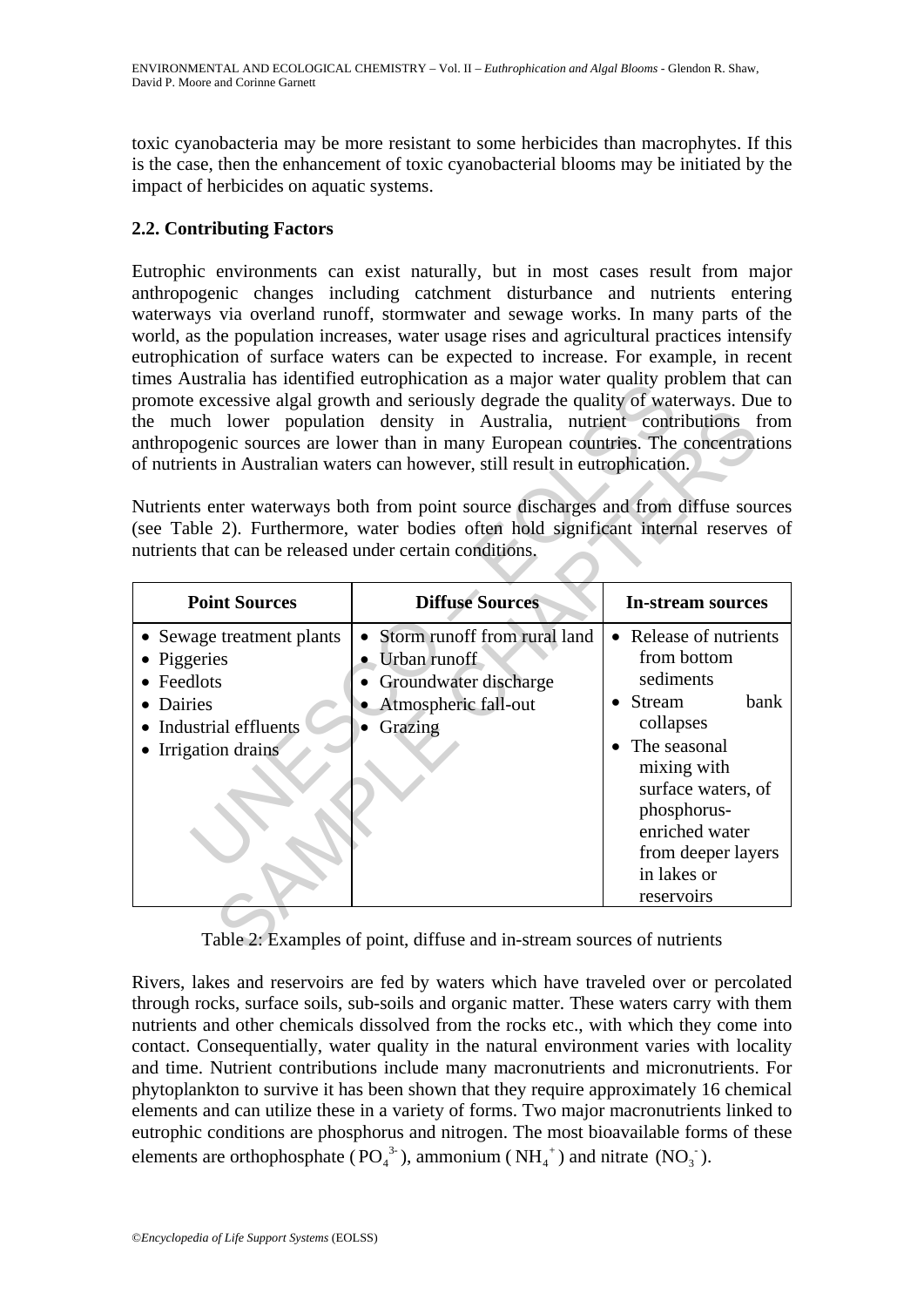Phosphorus is very dynamic in aquatic systems and is usually transported to water bodies associated with particulates. This phosphorous may be released to solution either as orthophosphate or organic phosphates which may be subsequently hydrolyzed to orthophosphate. Particulates may also be deposited to become part of the bottom sediments which ultimately release phosphorus back to the water column. Figure 2 conceptually presents phosphorus dynamics in an enclosed water body. The concentrations of phosphorous that are associated with eutrophication vary, but orthophosphate levels of as low as  $5 \mu g L^{-1}$  have been associated with cyanobacterial blooms in eutrophic waters.



If hypoxia occurs in the hypolimnion (denser, cooler water at bottom of water column) especially at the sediment/water interface, phosphorus release from the sediments may occur increasing the amount available to the algae. This release of phosphorus from sediments occurs because phosphorus is often bound to ferric hydroxides and under anoxic conditions the ferric ions are reduced to ferrous ions and binding is weakened thereby releasing phosphate to the water. This in turn fertilizes the algae and is referred to as "creeping eutrophication". The processes involved in and environmental factors controlling phosphorous release from the sediments are represented diagrammatically in Figure 3.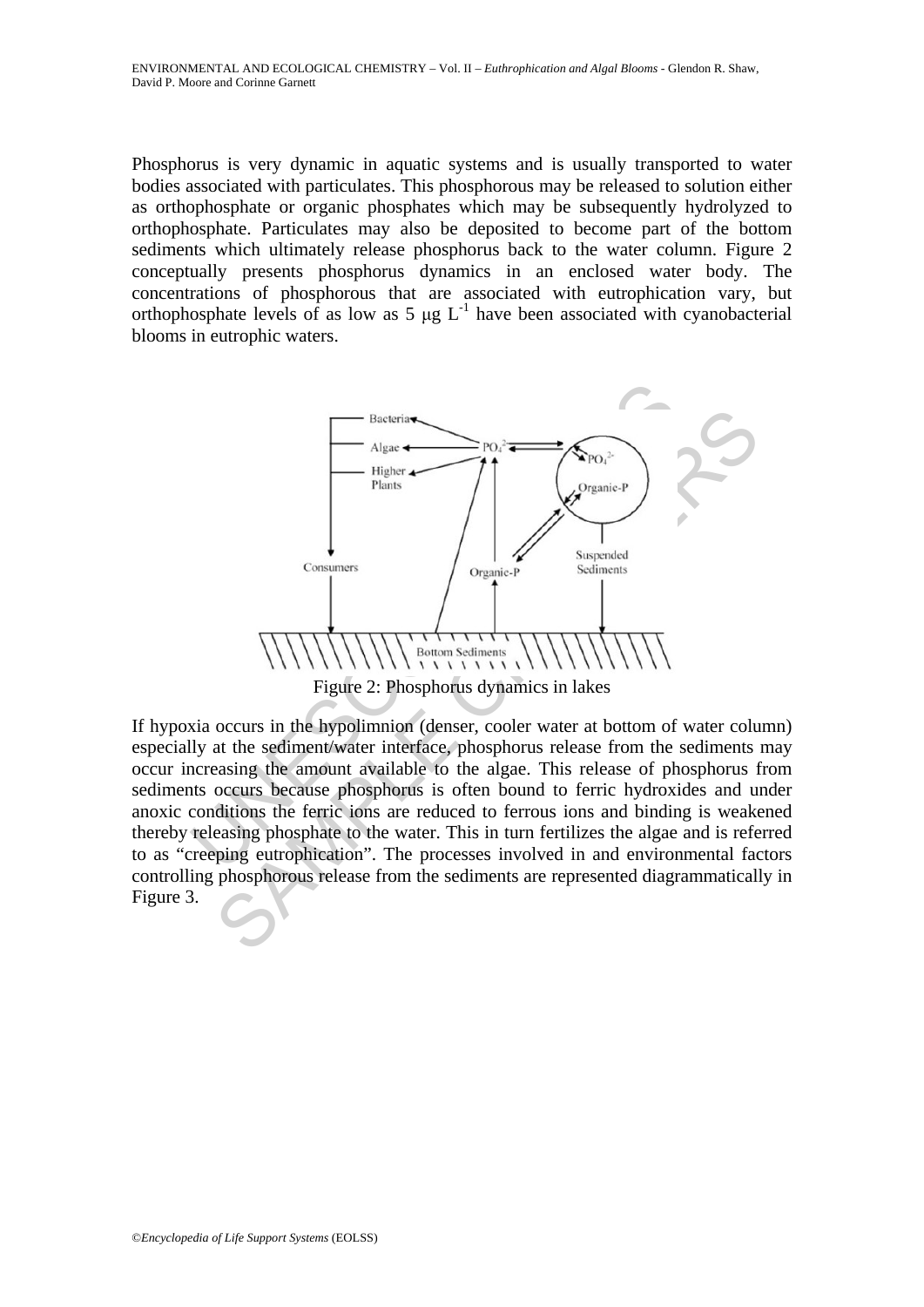

Figure 3: Representation of processes and environmental factors affecting phosphorous release from lake sediment

Physico-chemical<br>
Mobilization<br>
Mobilization<br>
Mobilization<br>
Mobilization<br>
They also also have been implemented<br>
They also have been implemented<br>
They also have been implemented<br>
They also have been also been also been also Physics-chemical<br>
Merobial Merobial<br>
Merobial Merobial<br>
Merobial Merobial<br>
Shop methanics (P-mobilization<br>
Shop methanics (P-mobilization<br>
Shop methanics of research on the influence of phosphorus on algal blooms in lakes<br> Many years of research on the influence of phosphorus on algal blooms in lakes and reservoirs has shown that phosphorus is the nutrient that is most often limiting. Other physical factors such as light penetration and temperature however can also be the main limiting factor even at low phosphorus concentrations. Tropical freshwater systems in contrast, usually demonstrate nitrogen limitation. Similarly, in coastal waters it is often concluded that nitrogen limitation occurs before phosphorus limitation. In estuarine systems, nitrogen is perceived as the nutrient most likely to limit primary production and this has been supported by several small-scale bioassay experiments. However larger spatial or temporal scale experiments show that estuaries do not clearly demonstrate nitrogen limitation as opposed to phosphate limitation.

A series of studies have shown that in some natural systems, the ratio of nitrogen to phosphorus (Redfield ratio) is important in terms of algal growth. The average cellular ratio of carbon/nitrogen/phosphorus in phytoplankton cells has been shown to be approximately 106:16:1. In general, aquatic systems that have a nitrogen to phosphorus ratio of greater than about 15 to 16:1, have been described as phosphorus limited. Cellular composition of phytoplankton however, is not constant and optimum cellular nitrogen/phosphorus ratios have been shown to vary from 7 to 87. This limiting nutrient concept assumes that the ratio at which the nutrients are taken up and used by algae, reflect the relative composition of these elements in the cell. This is true for "steady state" situations, but is less true for "transient" situations, (e.g. water bodies which receive substantial but intermittent nutrient input) therefore caution must be used when using this limiting nutrient approach.

Nitrogen is an essential part of the cell protoplasm in all organisms, and is an integral part of all proteins and DNA. After phosphorus it is the next most important macronutrient. Low bioavailable nitrogen ( $NO<sub>3</sub>$ - and  $NH<sub>4</sub>$ <sup>+</sup>) has the potential to limit algal growth, however some cyanobacteria (both heterocystous and non-heterocystous) can fix atmospheric nitrogen and overcome this. Also following the senescence of the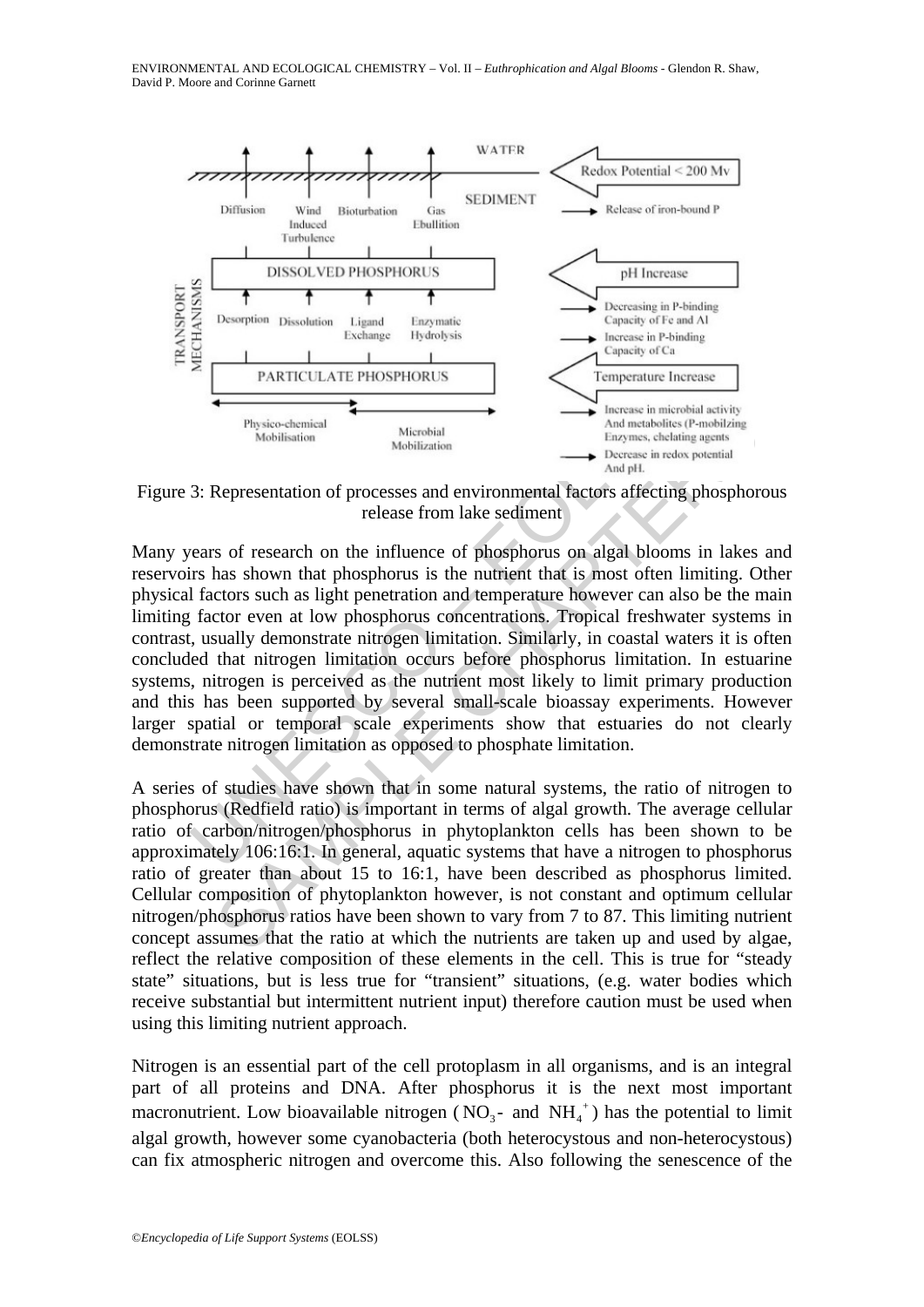cyanobacterial cells, nitrogen compounds can be released and provide new opportunities for non-nitrogen fixers. Prior to assimilation, nitrate is reduced via nitrite to ammonia, and then can be incorporated in proteins and other cellular compounds in a process closely linked to photosynthesis. It has been shown that ammonium is preferentially absorbed relative to nitrate for a range of marine and freshwater algae. Some algae also have demonstrated the ability to utilize organic nitrogen compounds such as urea, amino acids and purines as a nitrogen source, and this may become significant in highly polluted environments. Processes involved in the nitrogen cycle at the sediment-water interface are illustrated in Figure 4. The biochemical transformations are carried out by either aerobic or anaerobic microorganisms in the sediments.

It is common management practice to limit loads of nitrogen and phosphorus entering a water body on the assumption that there is a direct causal relationship between these nutrients and phytoplankton biomass. There is considerable debate regarding whether nutrients limit the rate of growth, the total phytoplankton biomass or both. In real systems it is important to know both rate of uptake from the soluble pool and rate of regeneration of the nutrient from the algal pool. A very low nutrient concentration could indicate that the nutrient is depleted from the water column (and potentially limiting phytoplankton growth) or that the release and subsequent uptake of the nutrient is very rapid.



Figure 4: Chief processes forming part of the nitrogen cycle in the sediment–water system. 1-sedimentation, 2-resuspension, 3-ammonification, 4-reduction, 5 denitrification, 6-nitrification, 7-diffusion, 8-assimilation, 9-gas convection, 10-nitrogen fixation. DNP denotes nitrogen bound as organic forms such as nucleotides.

If the uptake and regeneration of nutrients is not balanced (without external inputs) the soluble pool may become depleted or enriched in a particular nutrient. Turnover rates for dissolved inorganic phosphorus and dissolved inorganic nitrogen are generally much more rapid in oligotrophic than eutrophic waters, as would be expected with the larger pool of soluble nutrients in the eutrophic waters. Oligotrophic systems are much more dependent on internal nutrient recycling.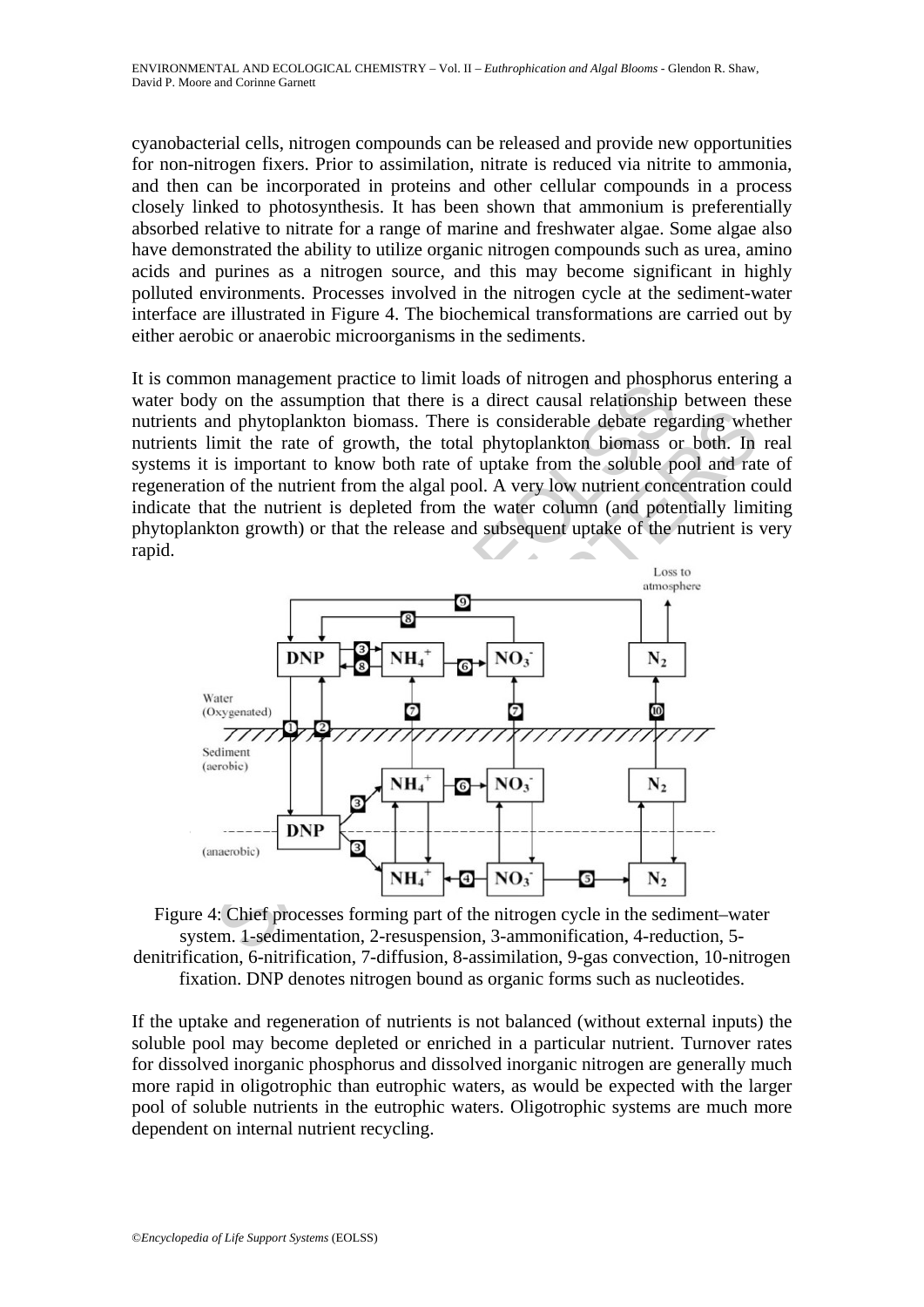Thermal stratification of water bodies is a physical process that can assist in producing a biologically eutrophic system at lower dissolved nutrient concentrations than otherwise expected. Based on temperature and resulting density changes, stratification occurs when two distinct layers of water exist within the one water body. During spring as the surface water heats up, a thermocline is formed and produces an upper warm layer, termed the epilimnion and a cold, denser, anoxic bottom layer, termed the hypolimnion. An inversion of these water layers occurs during autumn as the surface water cools, resulting in a mixed water body, which persists through winter.

# TO ACCESS ALL THE **30 PAGES** OF THIS CHAPTER, Visit: http://www.eolss.net/Eolss-sampleAllChapter.aspx

#### **Bibliography**

- - -

TO ACCESS ALL THE 30 PAGES OF THIS CHAPT<br>Visit: http://www.eolss.net/Eolss-sampleAllChapter.a<br>phy<br>to Unit interpreteration of the physical chapter of<br>merces, Monitoring and Management, 416 pp. London-New York: E and FN S<br>f TO ACCESS ALL THE 30 PAGES OF THIS CHAP[TER](https://www.eolss.net/ebooklib/sc_cart.aspx?File=E6-13-04-04),<br>Visit: http://www.eolss.net/Eolss-sampleAllChapter.aspx<br>SAMPLER, Montioring and Management, 416 pp. London-Rev York: E and FN Spot<br>Bartram J. (1999). Toxic Cyamobacteria in Water Chorus I., Bartram J. (1999). *Toxic Cyanobacteria in Water. A Guide to their Public Health Consequences, Monitoring and Management,* 416 pp. London-New York: E and FN Spon (on behalf of World Health Organisation). [This book covers many aspects of toxic cyanobacteria including relationships to eutrophication, public health aspects, management and analytical].

Hallegraeff G.M., Anderson D.M., Cembella A.D., Enevoldsen H.O. (1995). *Manual on Harmful Marine Algae*, *Manuals and Guides 33,* 551 pp. Paris, France: UNESCO, Intergovernmental Oceanographic Commission. [This manual covers global distribution of harmful algal blooms, methods for sampling and analysis of toxins, taxonomy of harmful algae and monitoring and management].

Henderson-Sellers B., Markland H.R. (1987). *Decaying Lakes. The Origins and Control of Cultural Eutrophication*, 254 pp. Chichester-New York-Brisbane-Toronto-Singapore: John Wiley and Sons. [This book presents very useful background information on the concepts of eutrophication, the impacts of eutrophication and how human activities have affected eutrophication].

Jorgensen B.B., Richardson K. (1996). *Eutrophication in Coastal Marine Systems, Coastal and Estuarine Studies 52*, 273 pp. Washington, DC,. USA: American Geophysical Union. [Useful background information on processes contributing to marine eutrophication, outcomes of marine eutrophication and case studies involving different coastal types].

Ryding S.-O., Rast W. (1989). *The Control of Eutrophication of lakes and Reservoirs*, 314 pp. Paris, France and Carnford, UK: UNESCO and Parthenon Publishing. [Provides a good introduction to eutrophication and is written from a management and policy making perspective].

Smith V.H., Tilman G.D., Nekola J.C. (1999). Eutrophication: impacts of excess nutrient inputs on freshwater, marine and terrestrial ecosystems. *Environmental Pollution* **100**, 179-196. [This paper represents an up to date source of the effects of nutrient input to freshwater and marine systems and in particular concepts of critical loads of nutrients].

Vymazal J. (1995). *Algae and element cycling in wetlands*, 689 pp. Boca Raton, Florida, USA: CRC Press. [Provides a comprehensive look at algal nutrition and its role in the nutrient cycling of wetlands].

#### **Biographical Sketches**